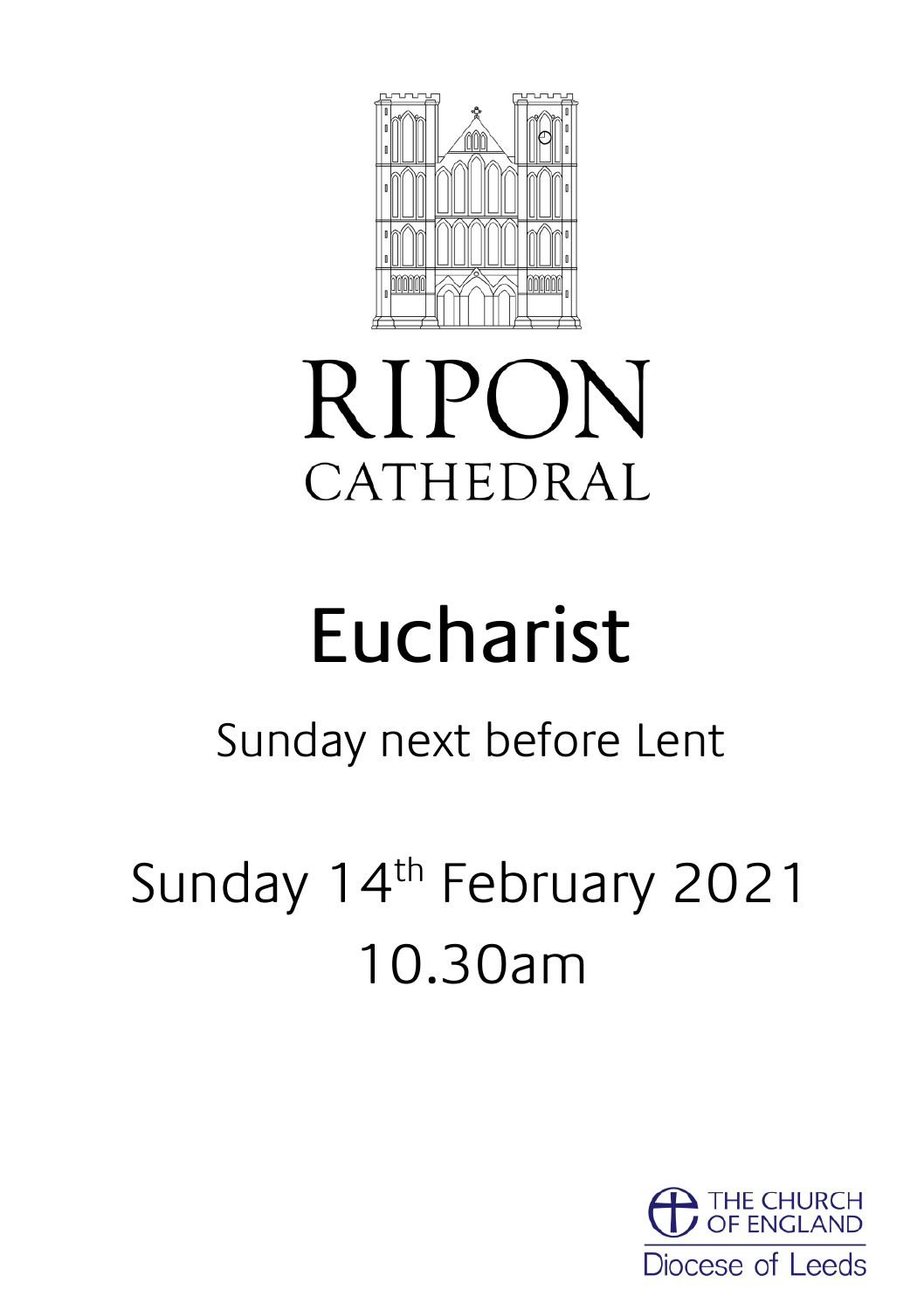#### **Welcome to the Cathedral**

Welcome to Ripon Cathedral for this online act of worship. Christian worship has taken place at Ripon Cathedral since St Wilfrid founded the Cathedral in 672 AD. The Cathedral Crypt is the oldest part of any English Cathedral and regular prayer has taken place there for almost 1350 years.

Built on the firm foundation of that heritage, the Cathedral today continues to proclaim the Christian faith, with daily prayer and active service in Jesus' name.

If you would like to find out more about how the Cathedral community is seeking to grow God's Kingdom in this 21<sup>st</sup> century, please visit our website. Regular updates of all that we are involved in and our worship are posted on our Facebook page and we tweet regularly using "@riponcathedral".

#### **Welcome to this Service**

We welcome you to this act of worship. Whatever has brought you to this act of worship today, we trust that you will find yourself more aware of God through the words, prayers and music.

As we worship God today, we pray that we may all encounter God and be filled with God's life and love, and that we may reach out to include others in sharing our joy.

The President is the Rev'd Canon Michael Gisbourne, Canon Precentor.

The Preacher is the Ven. Clive Mansell, Capitular Canon of Ripon Cathedral.

#### **Giving to support the work of the Cathedral**

If you would like to support the mission and ministry of the Cathedral financially, please use these details.

| <b>Account Name:</b>   | Ripon Cathedral PCC Fund |
|------------------------|--------------------------|
| Sort Code              | 05 07 17                 |
| <b>Account Number:</b> | 35697334                 |

Common Worship: Services and Prayers for the Church of England, material from which is included in this service, is copyright © The Archbishops' Council. All hymns covered by the Christian Copyright Licensing have been reproduced under CCL Licence no 97098.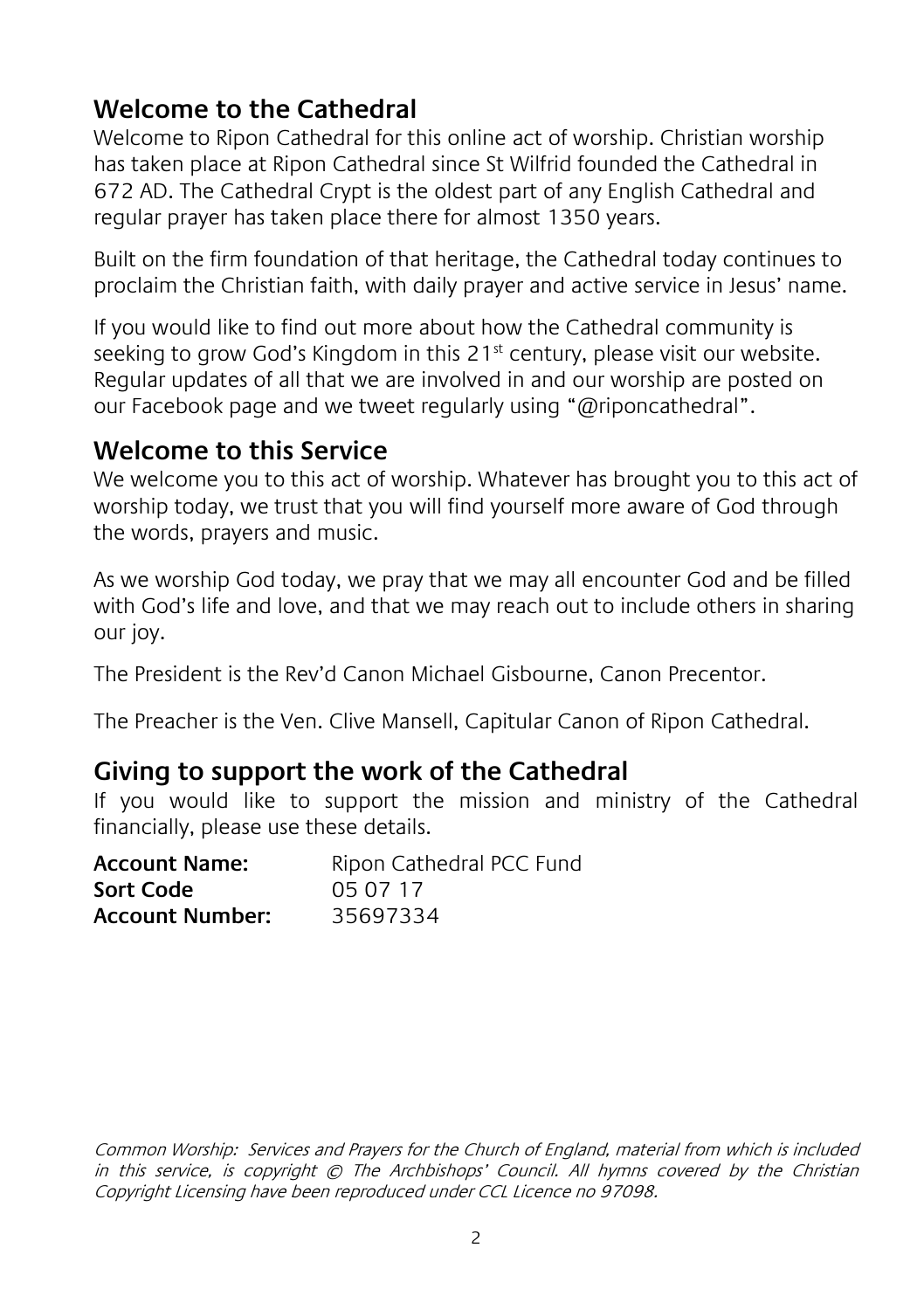### **The Gathering**

**Hymn**

**Christ is the world's true light, its captain of salvation, the daystar shining bright to every man and nation; new life, new hope awakes, where'er men own his sway: freedom her bondage breaks, and night is turned to day.**

**In Christ all races meet, their ancient feuds forgetting, the whole round world complete, from sunrise to its setting: when Christ is throned as Lord, men shall forsake their fear, to ploughshare beat the sword, to pruning-hook the spear.**

**One Lord, in one great name unite us all who own thee; cast out our pride and shame that hinder to enthrone thee; the world has waited long, has travailed long in pain; to heal its ancient wrong, come, Prince of Peace, and reign!**

> NEH 494 ii Words: G. W. Briggs (1875-1959) Music: NUN DANKET in Johann Crüger's Praxis Pietatis Melica c. 1647

#### **The Greeting**

| President<br>All | In the name of the Father, and of the Son,<br>and of the Holy Spirit.<br>Amen.      |
|------------------|-------------------------------------------------------------------------------------|
| President        | Grace, mercy and peace from God our Father<br>and the Lord Jesus Christ be with you |
| All              | and also with you.                                                                  |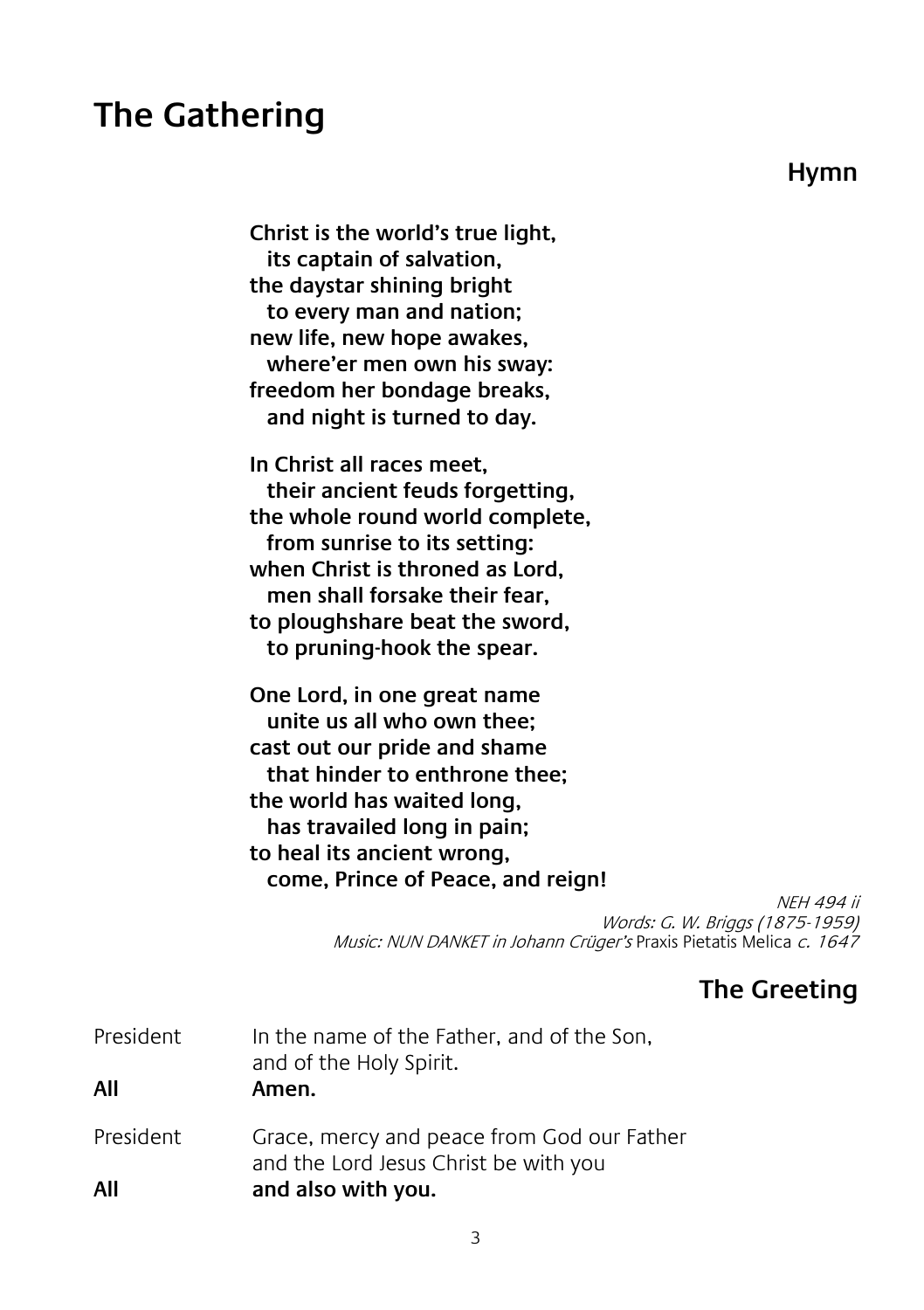Words of welcome and introduction to the service.

### **Prayer of Preparation**

| All              | Almighty God,<br>to whom all hearts are open, all desires known,<br>and from whom no secrets are hidden;<br>cleanse the thoughts of our hearts<br>by the inspiration of your Holy Spirit,<br>that we may perfectly love you,<br>and worthily magnify your holy name;<br>through Christ our Lord. Amen. |
|------------------|--------------------------------------------------------------------------------------------------------------------------------------------------------------------------------------------------------------------------------------------------------------------------------------------------------|
|                  | <b>Prayer of Penitence</b>                                                                                                                                                                                                                                                                             |
| President        | My brothers and sisters,<br>as we prepare to celebrate the presence of Christ<br>in word and sacrament,<br>let us call to mind and confess our sins.                                                                                                                                                   |
| President<br>All | Wash me thoroughly from my wickedness<br>and cleanse me from my sin.<br>Lord, have mercy.<br>Lord have mercy.                                                                                                                                                                                          |
| President<br>All | Make me a clean heart, O God,<br>and renew a right spirit within me.<br>Christ, have mercy.<br>Christ have mercy.                                                                                                                                                                                      |
| President<br>All | Cast me not away from your presence<br>and take not your holy spirit from me.<br>Lord, have mercy.<br>Lord have mercy.                                                                                                                                                                                 |
|                  | <b>The Absolution</b>                                                                                                                                                                                                                                                                                  |
| President<br>All | Almighty God, who forgives all who truly repent,<br>have mercy upon you,<br>pardon and deliver you from all your sins,<br>confirm and strengthen you in all goodness,<br>and keep you in life eternal;<br>through Jesus Christ our Lord.<br>Amen.                                                      |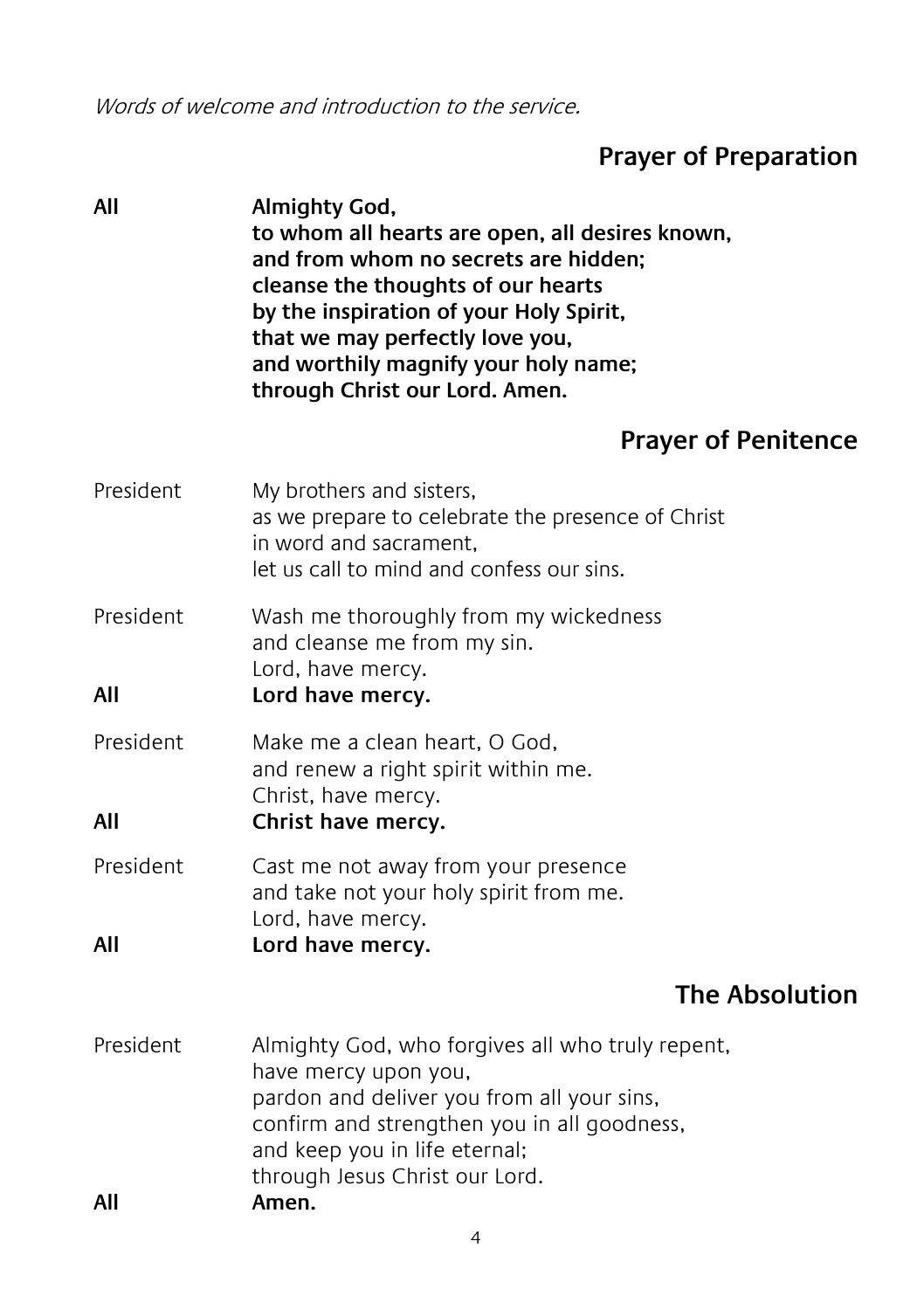#### **Gloria**

**Glory to God in the highest, and peace to his people on earth. Lord God, heavenly King, almighty God and Father, we worship you, we give you thanks, we praise you for your glory.**

**Lord Jesus Christ, only Son of the Father, Lord God, Lamb of God, you take away the sin of the world: have mercy on us; you are seated at the right hand of the Father: receive our prayer.**

**For you alone are the Holy One, you alone are the Lord, you alone are the Most High, Jesus Christ, with the Holy Spirit, in the glory of God the Father. Amen.**

#### **Collect**

President Let us pray.

The Collect is said after a period of silent prayer.

Almighty God, you have created the heavens and the earth and made us in your own image: teach us to discern your hand in all your works and your likeness in all your children; through Jesus Christ your Son our Lord, who with you and the Holy Spirit reigns supreme over all things, now and for ever. **All Amen.**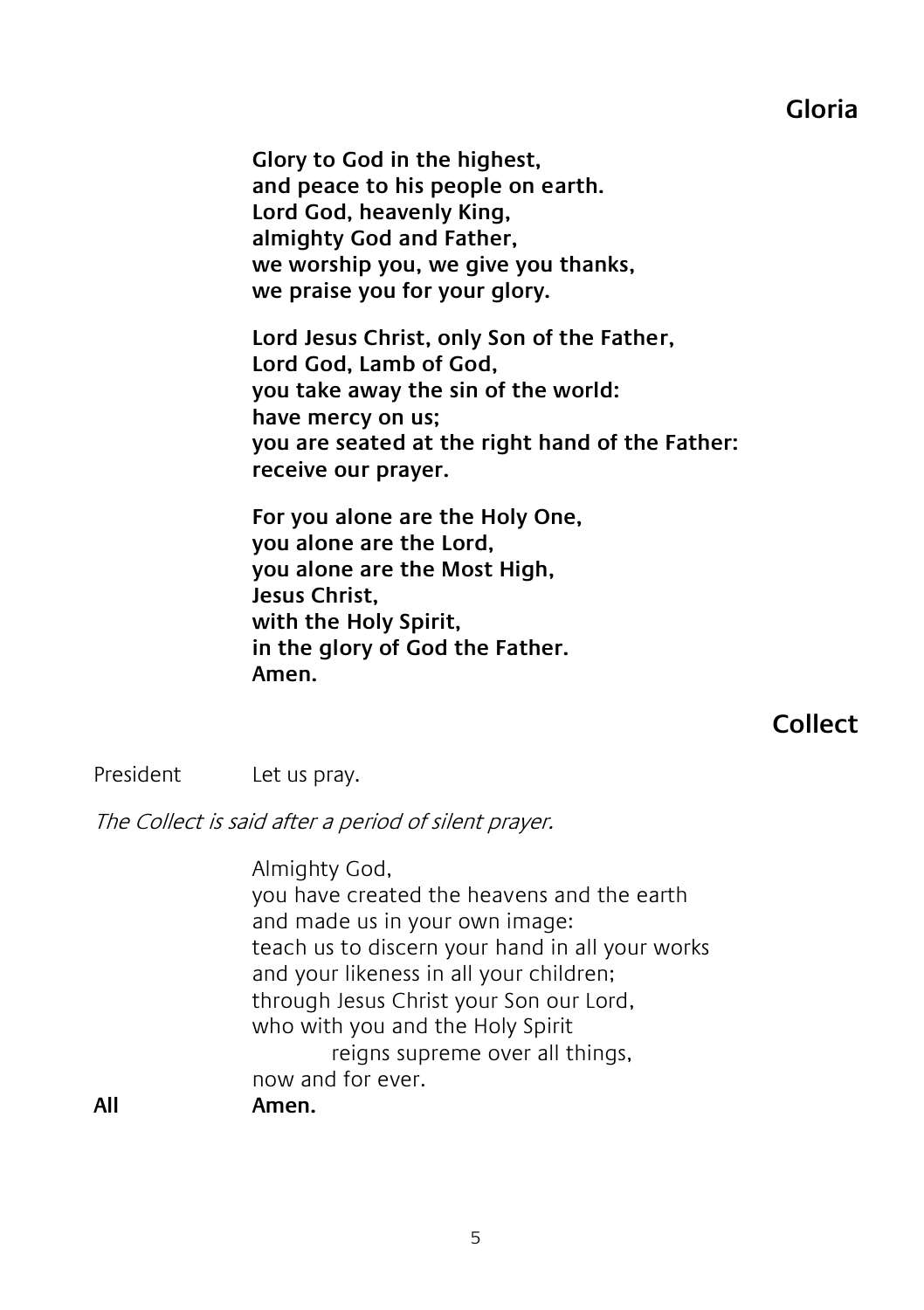# **The Liturgy of the Word**

#### **New Testament Reading**

A reading from the second letter of Paul to the Corinthians.

Even if our gospel is veiled, it is veiled to those who are perishing. In their case the god of this world has blinded the minds of the unbelievers, to keep them from seeing the light of the gospel of the glory of Christ, who is the image of God. For we do not proclaim ourselves; we proclaim Jesus Christ as Lord and ourselves as your slaves for Jesus' sake. For it is the God who said, 'Let light shine out of darkness,' who has shone in our hearts to give the light of the knowledge of the glory of God in the face of Jesus Christ.

(2 Corinthians 4.3–6)

Reader This is the word of the Lord. **All Thanks be to God.**

An organ fanfare heralds the Gospel.

#### **The Gospel**

Gospel Reader Hear the Gospel of our Lord Jesus Christ according to Mark. **All Glory to you O Lord.**

Jesus took with him Peter and James and John, and led them up a high mountain apart, by themselves. And he was transfigured before them, and his clothes became dazzling white, such as no one on earth could bleach them. And there appeared to them Elijah with Moses, who were talking with Jesus. Then Peter said to Jesus, 'Rabbi, it is good for us to be here; let us make three dwellings, one for you, one for Moses, and one for Elijah.' He did not know what to say, for they were terrified. Then a cloud overshadowed them, and from the cloud there came a voice, 'This is my Son, the Beloved; listen to him!' Suddenly when they looked around, they saw no one with them any more, but only Jesus. As they were coming down the mountain, he ordered them to tell no one about what they had seen, until after the Son of Man had risen from the dead.

(Mark 9.2-9)

Gospel Reader This is the Gospel of the Lord. **All Praise to you O Christ.**

#### **Sermon**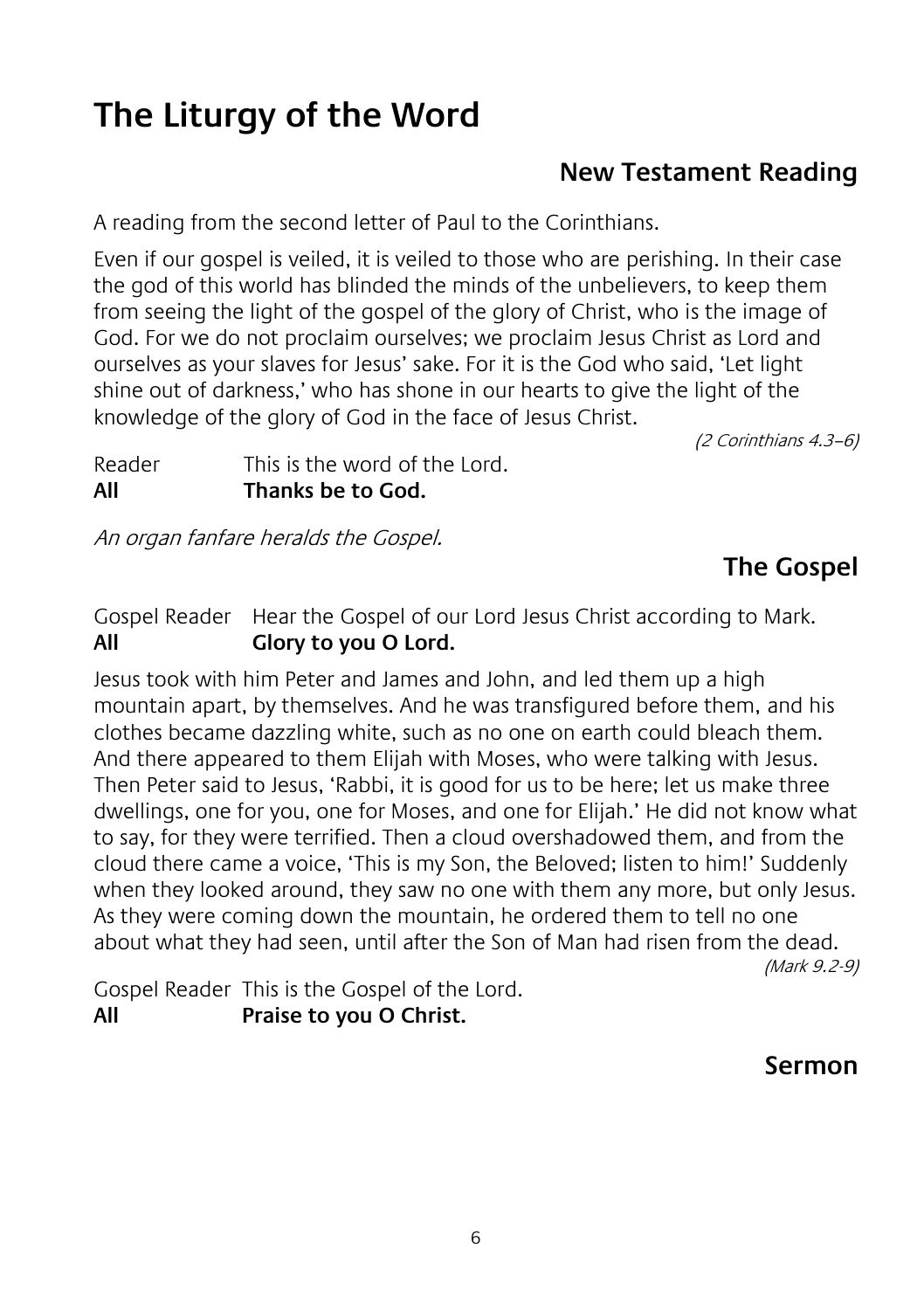#### **Affirmation of faith**

| President        | Let us affirm, our common faith in Jesus Christ.                                                                                        |
|------------------|-----------------------------------------------------------------------------------------------------------------------------------------|
| All              | Do you believe and trust in God the Father,<br>source of all being and life, the one for whom we exist?<br>We believe and trust in him. |
| President        | Do you believe and trust in God the Son,<br>who took our human nature, died for us and rose again?                                      |
| All              | We believe and trust in him.                                                                                                            |
| President        | Do you believe and trust in God the Holy Spirit,<br>who gives life to the people of God<br>and makes Christ known in the world?         |
| All              | We believe and trust in him.                                                                                                            |
| President<br>All | This is the faith of the Church.<br>This is our faith.<br>We believe and trust in one God,<br>Father, Son and Holy Spirit.              |

#### **Intercessions**

This response may be used after each petition:

| All         | hear our prayer.    |
|-------------|---------------------|
| Intercessor | Lord, in your mercy |

And at the end:

| Intercessor | Merciful Father.                               |
|-------------|------------------------------------------------|
| All         | accept these prayers for the sake of your Son, |
|             | our Saviour Jesus Christ. Amen.                |

# **Liturgy of the Sacrament**

#### **The Peace**

President We are all one in Christ Jesus. We belong to him through faith, heirs of the promise of the Spirit of peace. The peace of the Lord be always with you. **All and also with you.**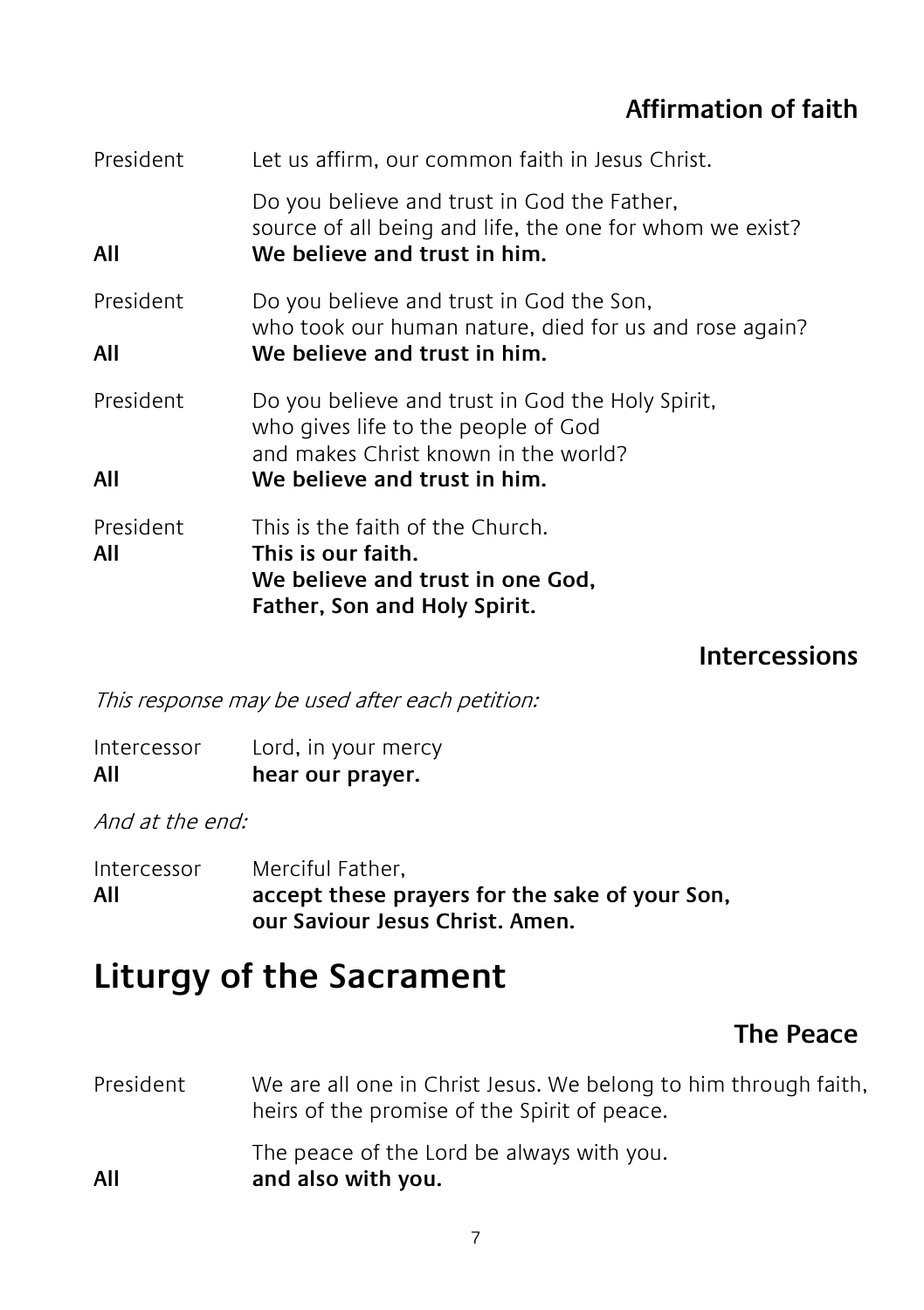#### **Preparation of the Altar**

#### **Taking of the Bread and Wine**

The Altar is prepared, and bread and wine are placed upon it.

President Yours, Lord, is the greatness, the power, the glory, the splendour and the majesty; for everything in heaven and on earth is yours. **All All things come from you, and of your own do we give you.**

## **The Eucharistic Prayer**

|                  | THE EUCHALISTIC PLAY                                                                                                                                                                                                                                                                                                                                                                                                                                                                                                                                                          |
|------------------|-------------------------------------------------------------------------------------------------------------------------------------------------------------------------------------------------------------------------------------------------------------------------------------------------------------------------------------------------------------------------------------------------------------------------------------------------------------------------------------------------------------------------------------------------------------------------------|
| President<br>All | The Lord be with you<br>and also with you.                                                                                                                                                                                                                                                                                                                                                                                                                                                                                                                                    |
| President<br>All | Lift up your hearts.<br>We lift them to the Lord.                                                                                                                                                                                                                                                                                                                                                                                                                                                                                                                             |
| President<br>All | Let us give thanks to the Lord our God.<br>It is right to give thanks and praise.                                                                                                                                                                                                                                                                                                                                                                                                                                                                                             |
|                  | Father, we give you thanks and praise<br>through your beloved Son Jesus Christ, your living Word,<br>through whom you have created all things;<br>who was sent by you in your great goodness<br>to be our Saviour.<br>By the power of the Holy Spirit he took flesh;<br>as your Son, born of the blessed Virgin,<br>he lived on earth and went about among us;<br>he opened wide his arms for us on the cross;<br>he put an end to death by dying for us;<br>and revealed the resurrection by rising to new life;<br>so he fulfilled your will and won for you a holy people. |
|                  | Therefore with angels and archangels,<br>and with all the company of heaven,<br>we proclaim your great and glorious name,<br>for ever praising you and saying:                                                                                                                                                                                                                                                                                                                                                                                                                |
|                  |                                                                                                                                                                                                                                                                                                                                                                                                                                                                                                                                                                               |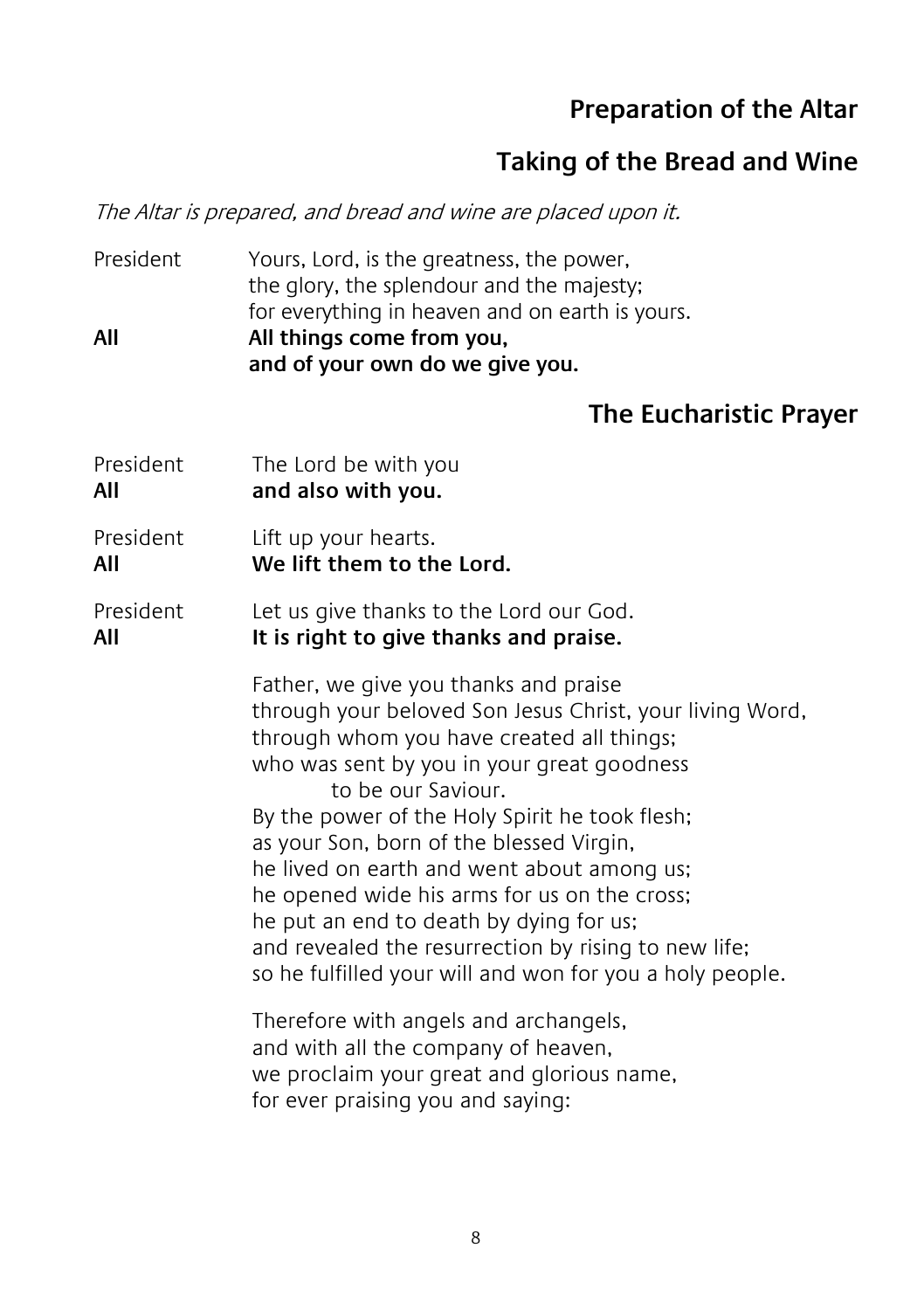| All       | Holy, holy, holy Lord,<br>God of power and might,<br>heaven and earth are full of your glory.<br>Hosanna in the highest.<br>Blessed is he who comes in the name of the Lord.<br>Hosanna in the highest.                                                                                                                                                                                                      |
|-----------|--------------------------------------------------------------------------------------------------------------------------------------------------------------------------------------------------------------------------------------------------------------------------------------------------------------------------------------------------------------------------------------------------------------|
| President | Lord, you are holy indeed, the source of all holiness;<br>grant that by the power of your Holy Spirit,<br>and according to your holy will,<br>these gifts of bread and wine<br>may be to us the body and blood of our Lord Jesus Christ;                                                                                                                                                                     |
|           | who, in the same night that he was betrayed,<br>took bread and gave you thanks;<br>he broke it and gave it to his disciples, saying:<br>Take, eat; this is my body which is given for you;<br>do this in remembrance of me.                                                                                                                                                                                  |
| All       | In the same way, after supper<br>he took the cup and gave you thanks;<br>he gave it to them, saying:<br>Drink this, all of you;<br>this is my blood of the new covenant,<br>which is shed for you and for many for the forgiveness of sins.<br>Do this, as often as you drink it, in remembrance of me.<br>Great is the mystery of faith:<br>Christ has died:<br>Christ is risen:<br>Christ will come again. |
|           | And so, Father, calling to mind his death on the cross,<br>his perfect sacrifice made once for the sins of the whole world;<br>rejoicing in his mighty resurrection and glorious ascension,<br>and looking for his coming in glory,<br>we celebrate this memorial of our redemption.<br>As we offer you this our sacrifice of praise and thanksgiving,<br>we bring before you this bread and this cup        |

and we thank you for counting us worthy

to stand in your presence and serve you.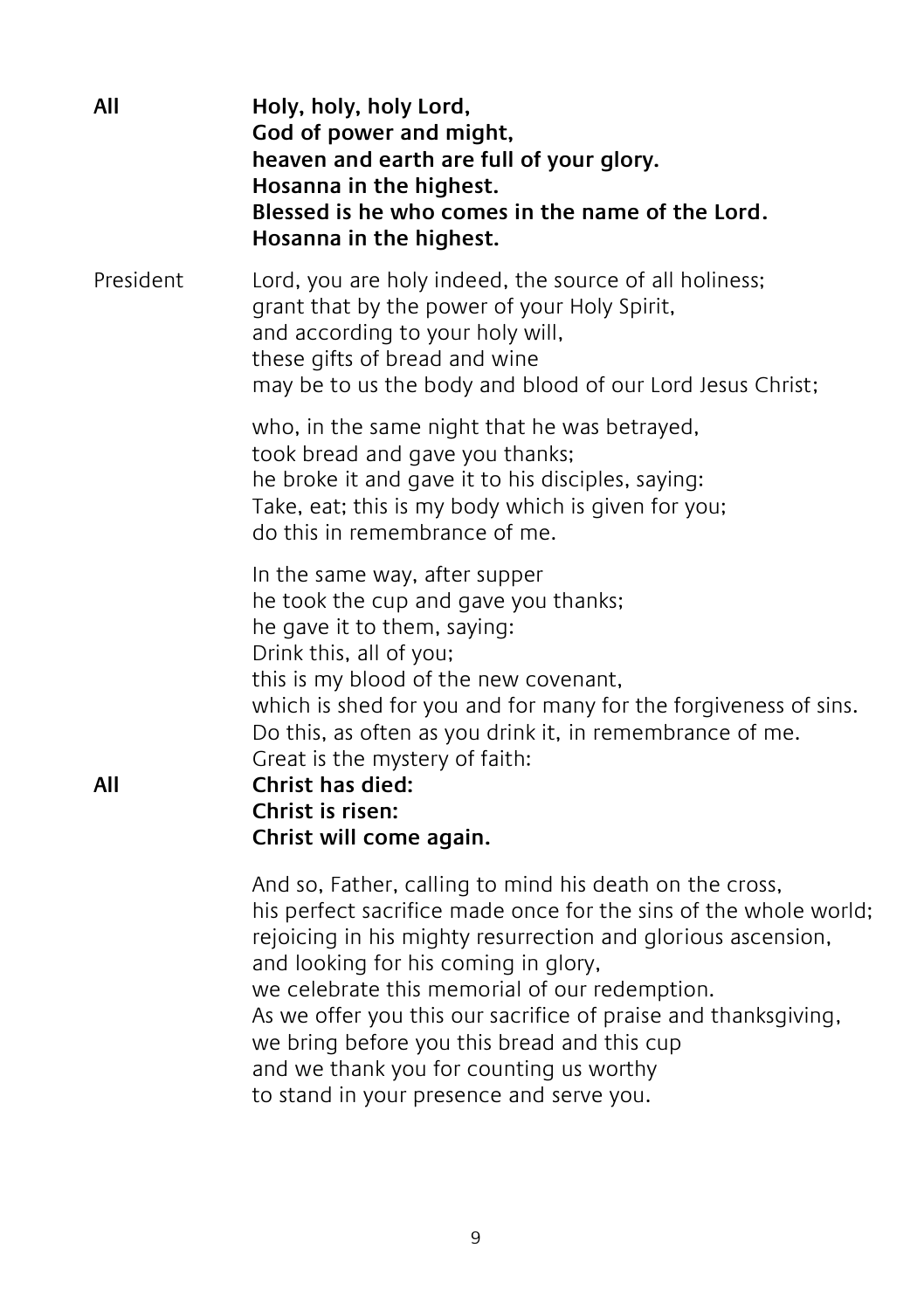|     | Send the Holy Spirit on your people                    |
|-----|--------------------------------------------------------|
|     | and gather into one in your kingdom                    |
|     | all who share this one bread and one cup,              |
|     | so that we, in the company of the Blessed Virgin Mary, |
|     | St Peter, St Wilfrid and all the saints,               |
|     | may praise and glorify you for ever,                   |
|     | through Jesus Christ our Lord;                         |
|     | by whom, and with whom, and in whom,                   |
|     | in the unity of the Holy Spirit,                       |
|     | all honour and glory be yours, almighty Father,        |
|     | for ever and ever.                                     |
| All | Amen.                                                  |

**The Lord's Prayer**

| President<br>All | Let us pray with confidence as our Saviour has taught us:<br>Our Father,<br>who art in heaven.<br>hallowed be thy name;<br>thy kingdom come;<br>thy will be done on earth as it is in heaven.<br>Give us this day our daily bread.<br>And forgive us our trespasses,<br>as we forgive those who trespass against us.<br>And lead us not into temptation;<br>but deliver us from evil.<br>For thine is the kingdom,<br>the power, and the glory,<br>for ever and ever.<br>Amen.<br>The Breaking of the Bread |
|------------------|-------------------------------------------------------------------------------------------------------------------------------------------------------------------------------------------------------------------------------------------------------------------------------------------------------------------------------------------------------------------------------------------------------------------------------------------------------------------------------------------------------------|
| <b>President</b> | We break this bread<br>to share in the body of Christ.                                                                                                                                                                                                                                                                                                                                                                                                                                                      |

**All Though we are many, we are one body, because we all share in one bread.**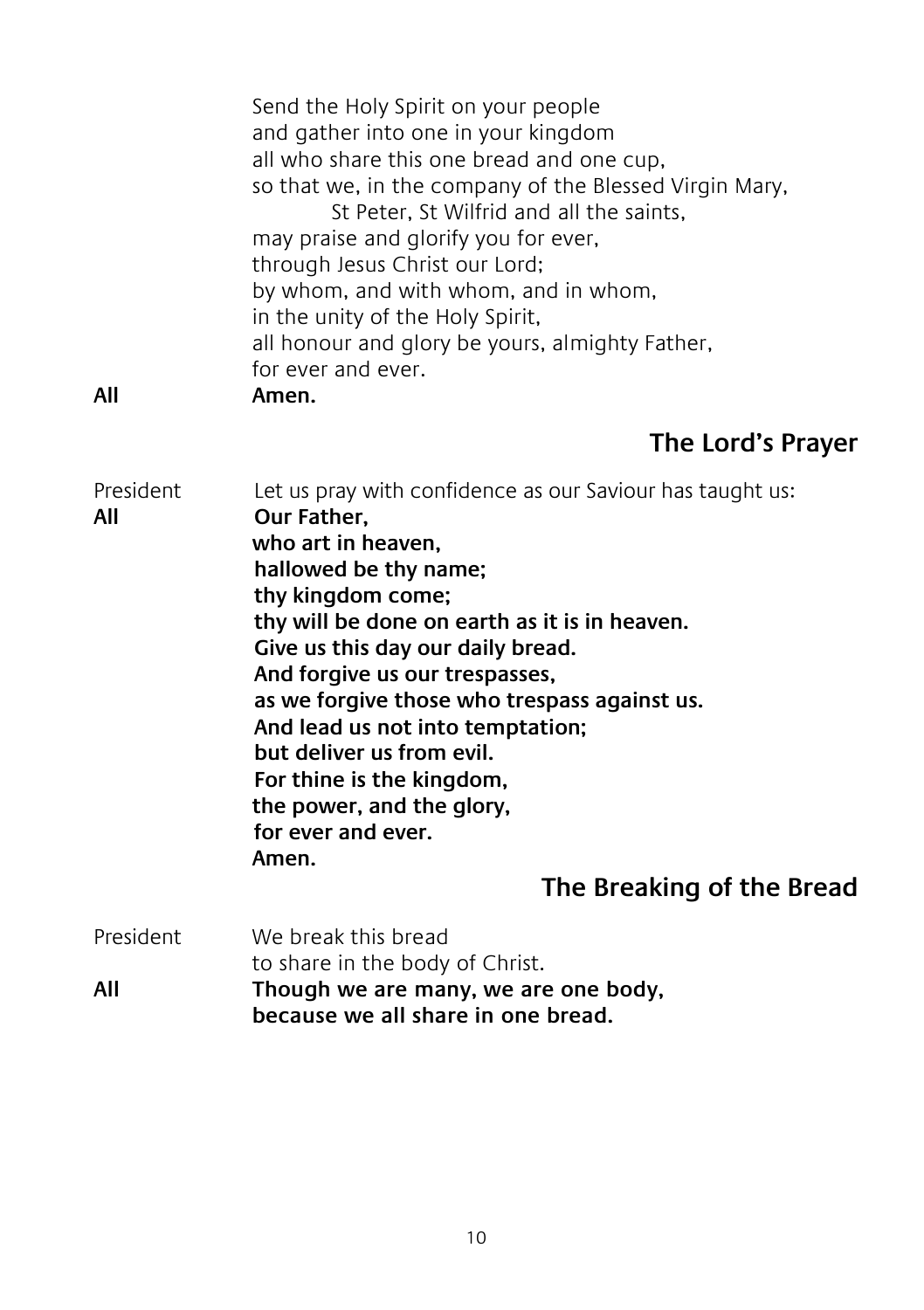#### **Agnus Dei**

**All Lamb of God, you take away the sin of the world, have mercy on us.**

> **Lamb of God, you take away the sin of the world, have mercy on us.**

> **Lamb of God, you take away the sin of the world, grant us peace.**

#### **The Giving of Communion**

President Draw near with faith. Receive the body of our Lord Jesus Christ which he gave for you,

> Eat in remembrance that he died for you, and feed on him in your hearts by faith with thanksgiving.

Individuals at home may wish to pray this prayer themselves.

Thanks be to you, Lord Jesus Christ, for all the benefits you have given me, for all the pains and insults you have borne for me. Since I cannot now receive you sacramentally, I ask you to come spiritually into my heart. O most merciful redeemer, friend and brother, may I know you more clearly, love you more dearly, and follow you more nearly, day by day. Amen.

after the Prayer of St Richard of Chichester